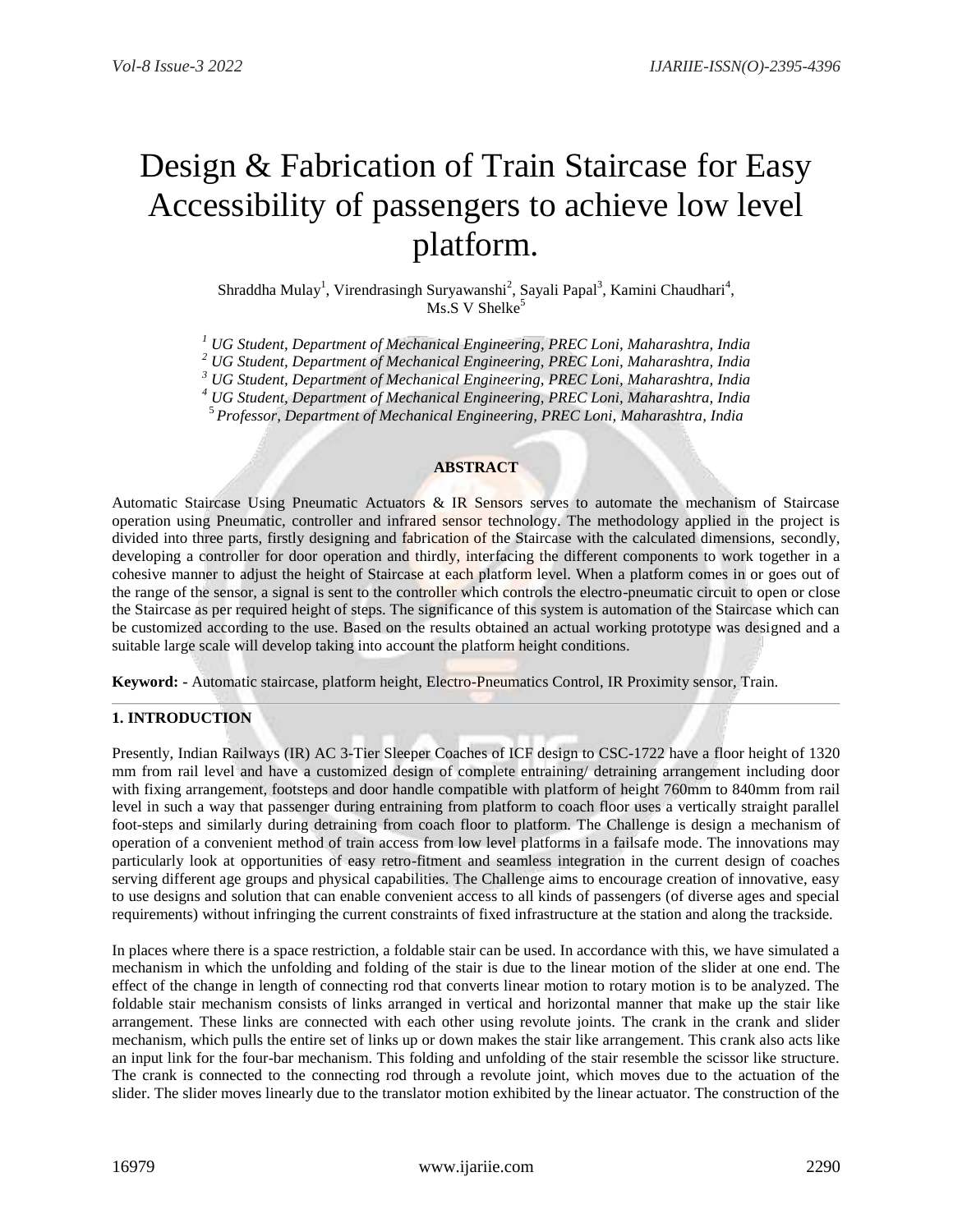mechanism is as shown in Fig 1. Two sets of this planar mechanism are placed parallel to each other at an offset distance. The horizontal links in the two sets are connected together by using a bar over which the foot of the user is placed.

Locomotive is any type of self-propelled vehicle used by railroad to pull or push other type of rolling stock, including passengers, freight. An India is an extensive country. Now day's railway playing a vital role in transport of freight and passengers. Trains are the veins of our country. Indian railway network is one of the largest railway networks in the world. Today the growth is phenomenal and the network have a route length of 62,458 Km, with 7116 station. It has fleet of 8268 locomotive 29,501 Coaches, 3291 Electronic multiple units & 3, 46,394 wagons. Today energy conservation is the need of every industry, transportation field. So we have taken challenge to make project in this Train field to support energy conservation system. Pneumatic systems form the most primitive and distinct class of mechanical control engineering. They are classified under the term 'Fluid Power Control', which describes any process or device that converts, transmits, distributes or controls power through the use of pressurized gas or liquid. In a pneumatic system, the working fluid is a gas (mostly air) which is compressed above atmospheric pressure to impart pressure energy to the molecules. This stored pressure potential is converted to a suitable mechanical work in an appropriate controlled sequence using control valves and actuators. Pneumatic systems are well suited for the automation of a simple repetitive task. The working fluid is abundant in nature and hence the running and maintenance cost of these systems are exceptionally low. All fluids have the ability to translate and transfigure and hence pneumatic systems permit variety of power conversion with minimal mechanical hardware. Conversion of various combinations of motions like rotary-rotary, linear-rotary and linear-linear is possible. The simplicity in design, durability and compact size of pneumatic systems make them well suited for automobile applications.

# **1.1 Objectives:**

To overcome this problem, mention above, we have to design the Automatic staircase System with electropneumatic control which has following objectives:

1) To increase the sureness of safety while walking down the train.

2) To reduce the chances of injuries & accidents in train travelling.

3) To performed the most rigid operation with high automatic height adjustable staircase. To improve the safety while passengers walk out from train at local villages stations where staircase height is not match with ground.

4) To adjustment staircase height with proper design  $&$  development of stairs.

# **2. METHODOLOGY**



The methodology is divided in different parts, under different titles. The above flow chart shows the sequential operation/steps which are performed during the project process.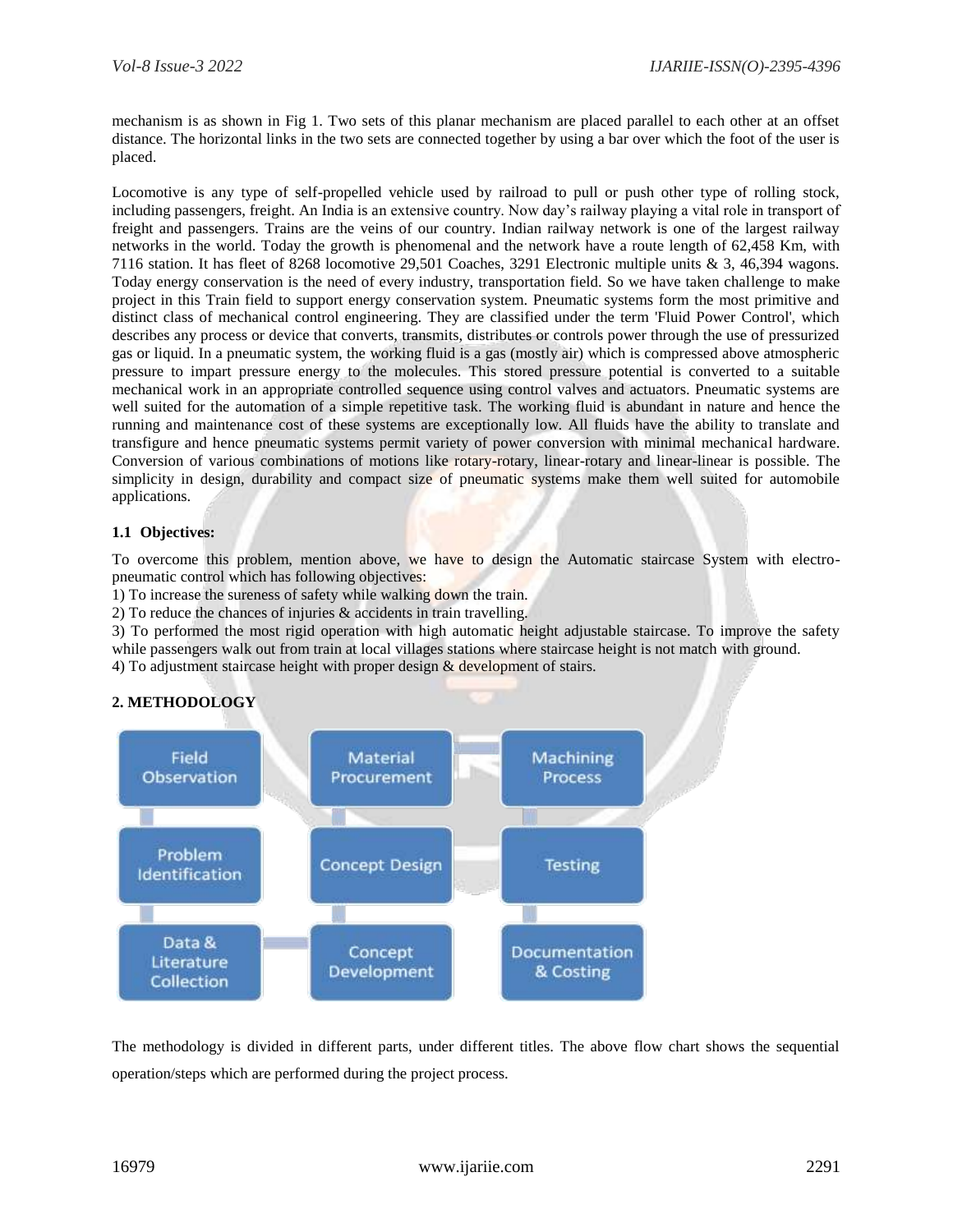# **3. SYSTEM DEVELOPMENT**

#### **3.1 Pneumatic System Introduction**

Pneumatic systems form the most primitive and distinct class of mechanical control engineering. They are classified under the term 'Fluid Power Control', which describes any process or device that converts, transmits, distributes or controls power through the use of pressurized gas or liquid. In a pneumatic system, the working fluid is a gas (mostly air) which is compressed above atmospheric pressure to impart pressure energy to the molecules. This stored pressure potential is converted to a suitable mechanical work in an appropriate controlled sequence using control valves and actuators. Pneumatic systems are well suited for the automation of a simple repetitive task. The working fluid is abundant in nature and hence the running and maintenance cost of these systems are exceptionally low. All fluids have the ability to translate and transfigure and hence pneumatic systems permit variety of power conversion with minimal mechanical hardware.

The major components of the pneumatic systems are:

- 1. A compressor of appropriate capacity to meet the compressed air requirements.
- 2. A receiver to store the compressed air.
- 3. Air distribution lines to distribute the air to various components of the system.
- 4. Filter lubricator regulator (FLR) unit for conditioning of air and regulation of pressure.
- 5. Pneumatic control valves to regulate control & monitor the air energy.
- 6. Pneumatic actuators & Air driers.



**Fig -1**: Basic Pneumatic System

## **3.2. Parts of Height Adjustable Train Staircase Mechanism:**

- 1. Frame
- 2. Double Acting Cylinders
- 3. Pneumatic Pipe Fittings
- 4. Pneumatic Connectors, Reducer and Collector
- 5. Solenoid type 5/2 Direction Control Valve
- 6. Relay Board
- 7. IR Sensor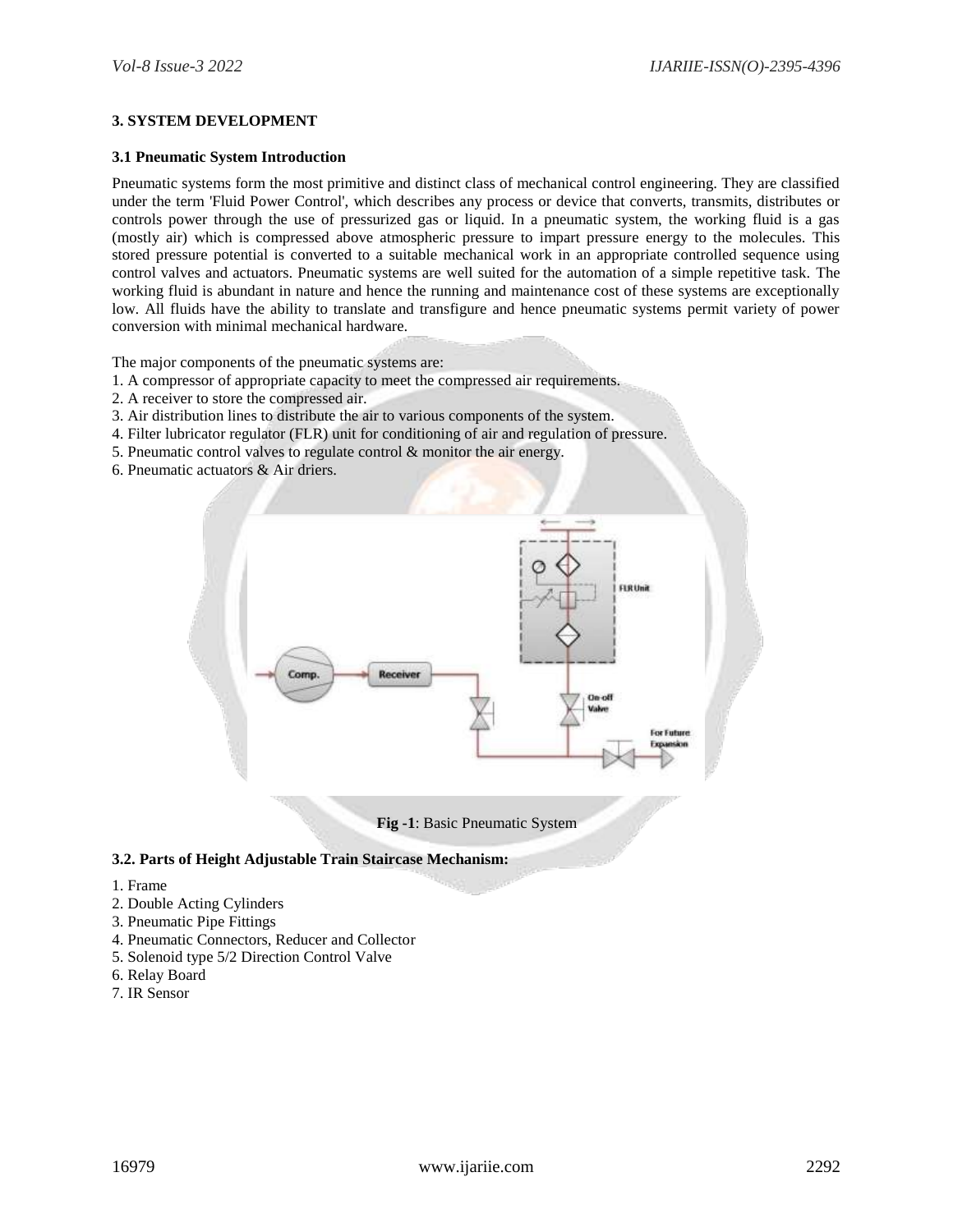

**Fig -2**: Actual Model & Parts of Staircase Mechanism

## **3.3. WORKING**

This project consists of pneumatic control staircase system which is mounted on base end side of movable boogie platform on M.S. frame stand. A compressed air is supply through compressor using solenoid direction control valve DCV from remote air tank to double acting cylinder and automatic staircase adjust the particular required height with the application of IR sensor operation when it senses the particular height steps will stretch or contract as per required platform height. When it is required to operate the staircase system, we need to operate the solenoid direction control valve automatically with the application of sensor by 12 Volt batteries. The air is passes through direction control valve to actuate the staircase height. The boogie operated manually for giving motion for showing actual working as per different platform height. Here we use pneumatic double acting cylinder which having two ports for inlet and outlet of compressed air. Double acting cylinders are available in variety of sizes with low cost application in pneumatics.

# **4. DESIGN CALCULATIONS**



**Fig -3**: Scissor Mechanism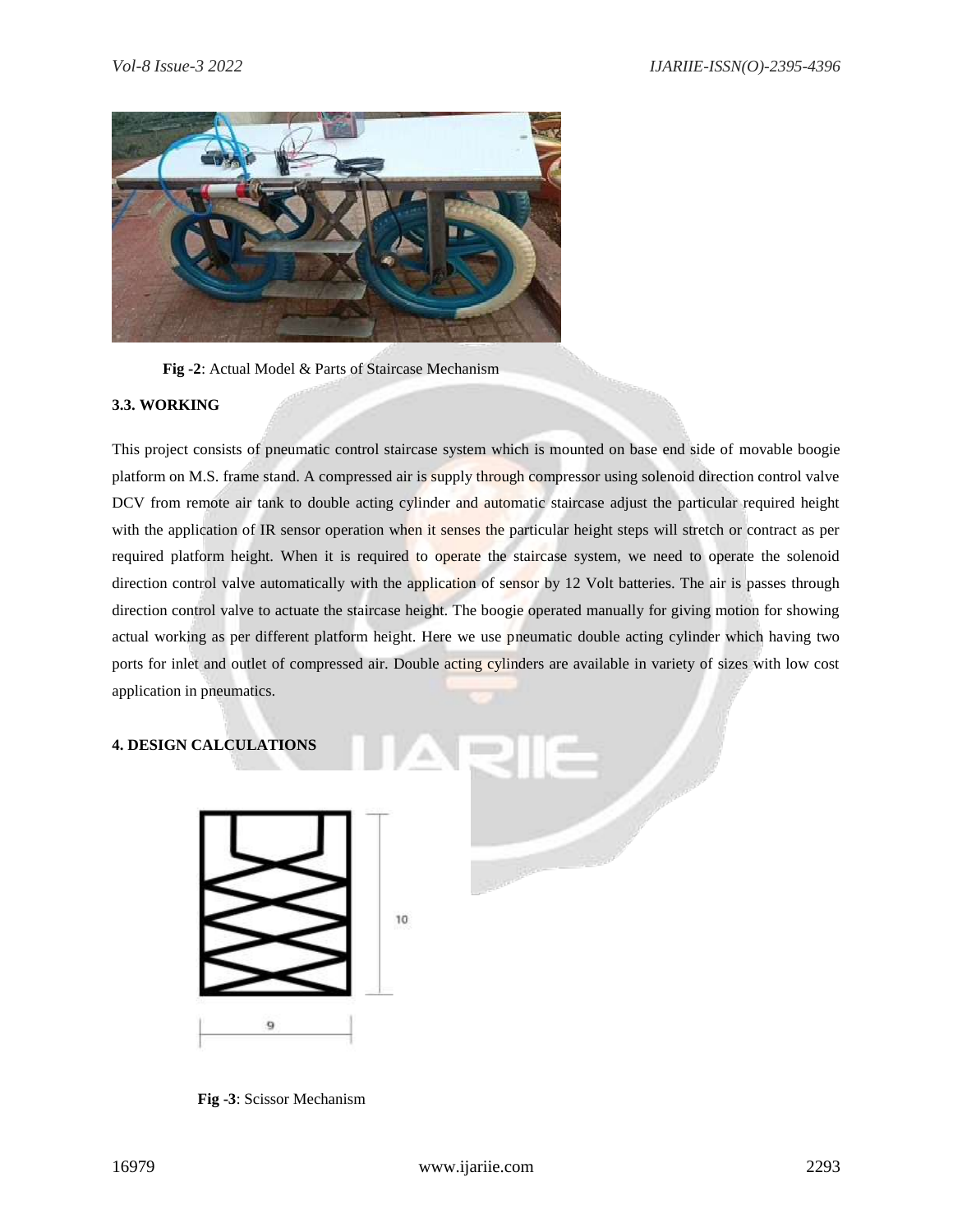#### **4.1. Material used and Their Properties:**

The materials used in this project are detailed as follows

a) Low Carbon steel -  $EN - 1$  to  $EN - 3$ Carbon –  $0.05\%$  to  $0.08\%$ Tensile strength – 420/550 MPA Yield strength – 275/350 MPA

## **4.2. Double Acting Cylinder Design**

The total load acting on cylinder consists of Mass to be put on lift,  $F = 5$  kg.  $= 5 \times 9.81$  N = 49.05 N. (Sample weight assume) for cylinder design we use pressure will be, 2 bar i.e. 0.2 N/mm². Therefore, we selected 25mm diametric cylinder. Let us we consider double acting cylinder Ø25X 50 (Diameter X Stroke) If we increase the pressure of air as per formula pressure is directly proportional to the force. Material of the cylinder is Aluminum. Sut =Ultimate tensile strength = 200N/mm2  $\mu$  = Poisson's Ratio for the cylinder material = 0.29 (std-)  $di =$ Inner diameter of cylinder = 25mm Consider, Double acting cylinder Ø25X 50 (Diameter X Stroke) ri =12.5mm By assuming pressure in working cylinder is,  $P = 10$  bar = 1 N/mm^2 So according to Clavarino's equation, For closed end cylinder at both ends to determine the thickness of cylinder. Assume,  $p = 10$  bar = 1 N/mm2,  $\mu = 0.29$ ,  $ri = 12.5$ mm.  $t = 0.806$  mm. Available thickness t = 1 mm, Piston diameter= 25mm, Stroke diameter= 50mm, Piston rod diameter= 12mm. Let, A= Force area of cross-section of piston.  $A= 490.87$  mm<sup> $2$ </sup> Apr= Force area of cross-section of piston on rod side.

Apr= 377.776 mm^2

Piston force acting during forward stroke.  $Fa = 490.87 N$ 

Piston force acting during return stroke. Fr = 377.776 N.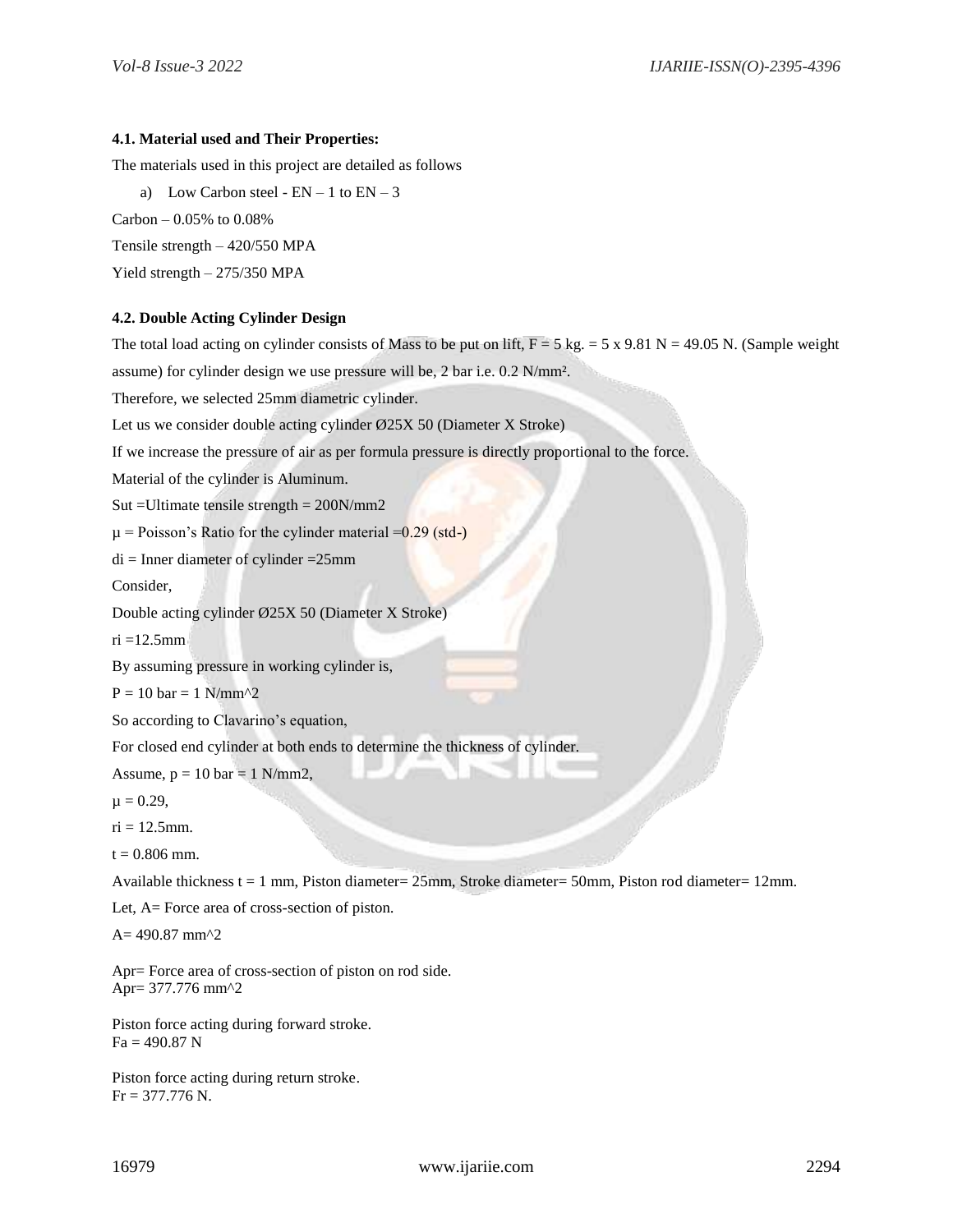Time required to complete stroke is 2 second. Linear velocity of piston  $V = 25$ mm/sec.

## **5. PROCESS SHEETS**

## **5.1. PART NAME: Supporting Frame**

| SR.NO.                | <b>OPERATION</b>                                          | <b>MACHINE</b>  | <b>TOOL</b>   | <b>TIME</b>      |
|-----------------------|-----------------------------------------------------------|-----------------|---------------|------------------|
|                       | Cutting the material as per our required size.            | Cutting machine | Cutting       | $30 \text{ min}$ |
|                       | 450mm x 800mm x 200mm.                                    |                 | machine       |                  |
| $\mathcal{D}_{\cdot}$ | Welding the frame as per required size.                   | Welding machine | Arc Welding   | $45 \text{ min}$ |
|                       |                                                           |                 | tool          |                  |
| 3                     | Drilling the plate as per our required size for           | Drill machine   | Drilling tool | $20 \text{ min}$ |
|                       | bearing. $8$ Nos. $\emptyset$ 10 mm. for plywood fittings |                 |               |                  |

# **5.2. PART NAME: Staircase**

| SR.NO. | <b>OPERATION</b>                                 | <b>MACHINE</b>   | <b>TOOL</b>     | <b>TIME</b>      |
|--------|--------------------------------------------------|------------------|-----------------|------------------|
|        | Cutting the M.S. plate material as per our       | Cutting machine  | Cutting         | $80 \text{ min}$ |
|        | required size. 200 mm X 300 mm X 5mm.            |                  | machine         |                  |
|        | Drilling the plates as per required for bolting. | Drilling machine | <b>Drilling</b> | $30 \text{ min}$ |
|        |                                                  |                  | machine         |                  |
|        | Welding the pipe to the M.S. Bar as per required | Welding machine  | Welding<br>Arc  | $25 \text{ min}$ |
|        | size.                                            |                  | tool            |                  |

Part weight  $-5$  kg

Part material – M.S.

Part quantity  $-1$ 

Part size  $-200$  mm X 300 mm X 5mm.

# **6. CONCLUSIONS**

This project work has provided us an excellent opportunity and experience, to use our limited knowledge. We gained a lot of practical knowledge regarding, planning, purchasing, assembling and machining while doing this project work. We feel that the project work is a good solution to bridge the gates between the institution and the industries.

We are proud that we have completed the work with the limited time successfully. The "DESIGN AND FABRICATION OF TRAIN STAIRCASE FOR EASY ACCESSIBILITY OF PASSENGERS TO ACHIEVE LOW LEVEL PLATFORM" system is working with satisfactory conditions. We were able to understand the difficulties in maintaining the tolerances and also the quality. We have done to our ability and skill making maximum use of available facilities. In conclusion of remarks of our project work, let us add a few more lines about our project work.